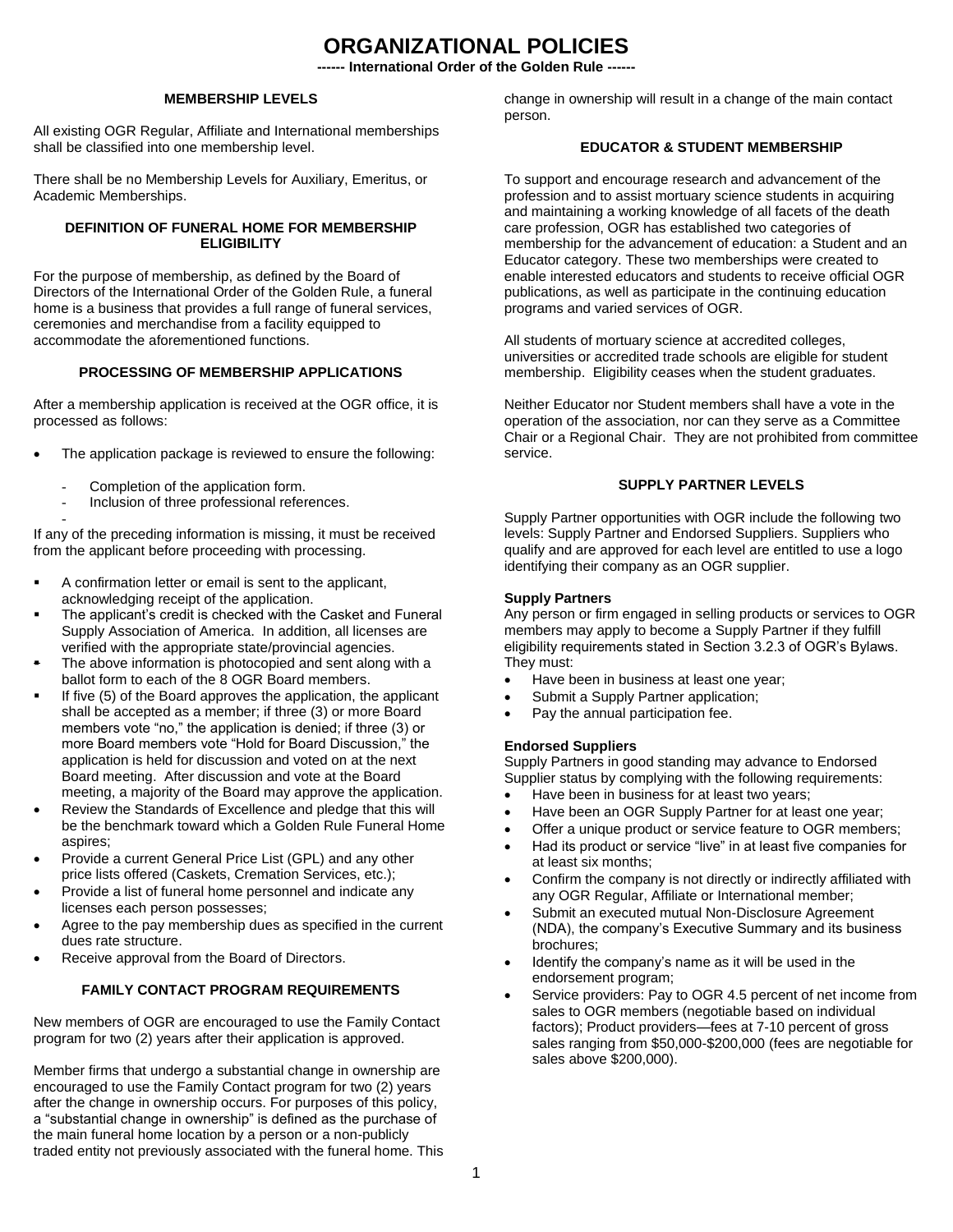#### **ANNUAL MEMBERSHIP DUES**

#### **BOARD OF DIRECTORS EXPENSE REIMBURSEMENT**

OGR members shall pay annual dues according to the following schedule:

- Small: Under 100 total cases: \$1,404
- Medium: 101-200 total cases: \$1,764
- Large: 201-400 total cases: \$2,232
- X-Large: 401-600 total cases: \$2,952
- Maximum: Over 601 cases: \$3,516
- Auxiliary: \$150;
- International: \$350;
- Student: \$35 per person:
- Educator: \$50 per person.

#### **DUES REDUCTION FOR FINANCIAL HARDSHIP**

To give members who are considering terminating members who are experiencing financial hardship, OGR will offer such members a 25 percent discount on annual dues if they agree to set up quarterly dues payments on a valid credit card and attend an OGR event within 12 months. (June 24, 2010).

## **DUTIES OF PRESIDENT**

- Appoint a Nominating Committee;
- Appoint Regional chairpersons;
- Appoint committee chairpersons and members;
- Preside over Board meetings and the Annual Conference;
- Assist Association staff in the development of agendas for meetings;
- Author the President's Message for *The Independent;*
- Serve as facilitator and presenter at programs/conferences (as necessary);
- Serve as a resource to the membership.

#### **DUTIES OF PRESIDENT/ELECT**

These duties become effective upon the absence of the President.

- Appoint a Nominating Committee;
- Appoint Regional chairpersons;
- Appoint committee chairpersons and members;
- Preside over Board meetings and the Annual Conference;
- Assist Association staff in the development of agendas for meetings;
- Author the President-Elect's Message for *The Independent;*
- Serve as facilitator and presenter at programs/conferences (as necessary);
- Serve as a resource to the membership.

#### **DUTIES OF SECRETARY/TREASURER**

- Review the monthly financial statements of the Association;
- Report on the financial status of the Association at Board Meetings;
- Serve as a resource to the membership at all OGR functions where you are in attendance;
- If a need arises, you may be asked to perform duties in addition to those outlined above.

#### **BOARD OF DIRECTORS NOMINATION / ELECTION**

Board members may, if elected each term, serve up to three consecutive terms as Directors-at-Large. After a Director has served three consecutive terms, at least two years must elapse from Board service before a Board member is eligible for be nominated for an additional Director-at-Large term.

Generally, the night of a Board meeting and one additional night may be reimbursed by OGR.

#### **TRAVEL POLICY**

#### **INTERNATIONAL ORDER OF THE GOLDEN RULE (OGR) BUSINESS EXPENSE GUIDELINES AND REPORTING REQUIREMENTS POLICY FOR BOARD OF DIRECTORS**

**STATEMENT OF PURPOSE--**This document establishes policies governing the reimbursement of travel and business related expenses incurred during the conduct of Association business. It is OGR's policy to reimburse Board members for all ordinary, necessary and reasonable travel expense when directly connected with or pertaining to the transaction of Association business. Board members are expected to exercise prudent business judgment regarding expenses covered by this policy. When submitting expense reports to claim reimbursement, Board members are expected to neither gain nor lose financially.

OGR Board members are required to pay for all out-of pocket expenses and to submit a request for reimbursement accompanied by proper documentation (receipts) within two weeks of a meeting. Listed below are the items eligible for reimbursement. All directors will receive a 40% discounted registration fee to OGR meetings that they attend while a member of the Board. (Revised August 13, 2009)

#### **Annual Conference & Educational Conferences:** *President and Spouse:*

- Transportation (air or rail; taxi; rental car; parking)
- Lodging (room and tax only)
- Meals (outside of the meals provided at the meetings)
- Telephone (reasonable charges)

# **Board Meetings:**

#### *President and Directors:*

- Transportation (air or rail; taxi; rental car; parking)
- Lodging (room and tax only) the night prior to and the night of the Board meeting
- Meals (night prior to and days of meeting only, if not provided; other meals only by prior approval of the Executive Director)

# **Other Association Meeting:**

- *President or Designated Appointee):*
- Transportation (air or rail; taxi; rental car; parking)
- Lodging (room and tax only)
- Meals (outside of the meals provided at the meetings)
- Telephone (reasonable charges)

**EXPENSE REPORTING--**All travel and business-related expenses incurred by a Board member should be reported on the expense report form. The expense report must include a complete explanation of the business purpose of all expenses, signed by the Board member and submitted to the Executive Director for reimbursement within two weeks following the Board meeting or conference. The Executive Director will then submit the report to the Accounting Department.

Receipts are required to support expenses. All expense items of \$25 or more must be supported by a receipt. If a receipt is lost or misplaced, a memo identifying the amount and the nature of the business expense can be submitted.

**REIMBURSEMENT SCHEDULE**--The Accounting Department normally processes checks within five business days of receiving the approved expense report.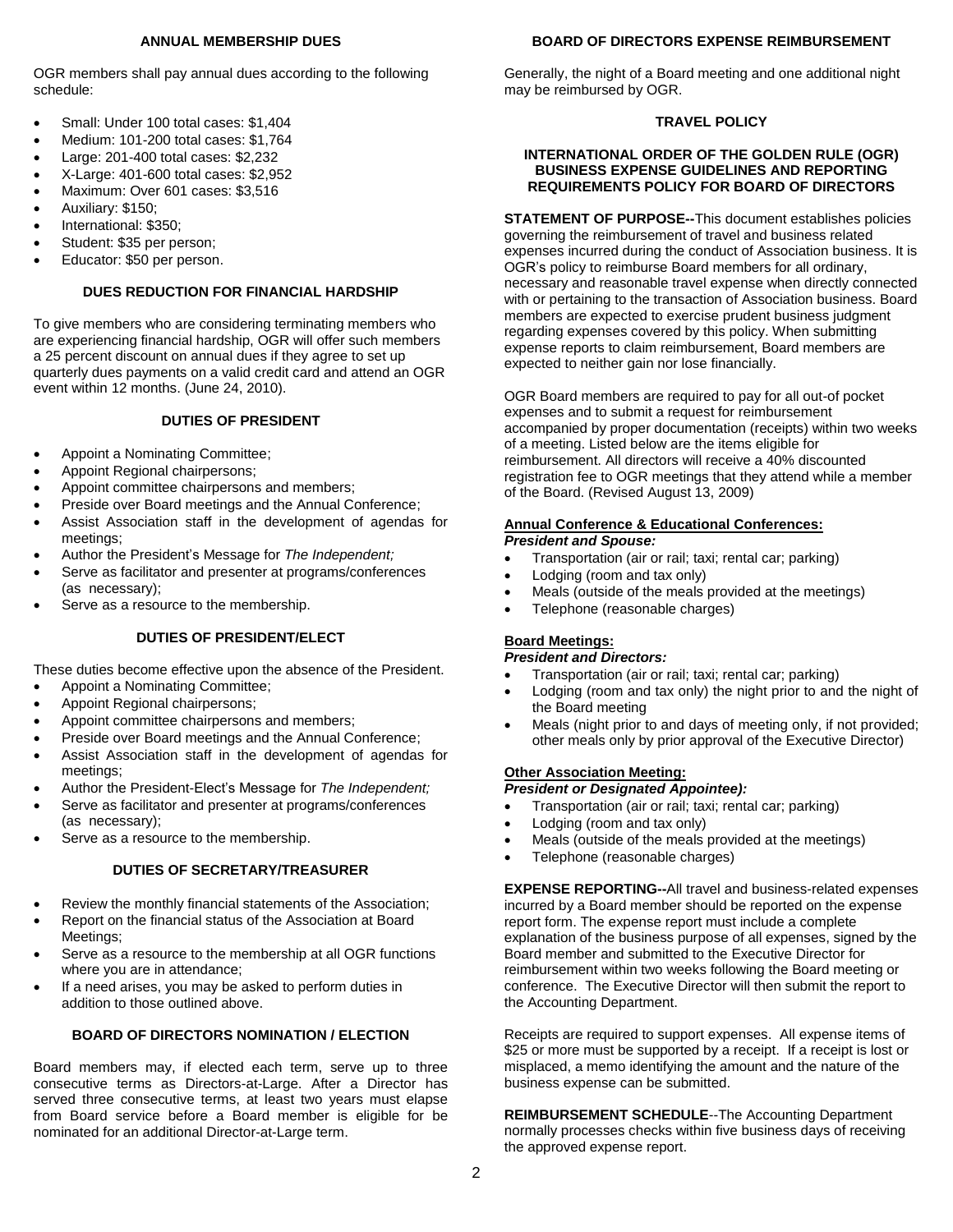**TRAVEL ARRANGEMENTS AND TRANSPORTATION**--As travel plans become known, the Board member should provide the basic parameters for the trip and ask for the lowest fare available for the destination. The mode of transportation should be consistent with the travel destinations and time involved. OGR will reimburse for air travel in coach class.

**LODGING**--Lodging is a reimbursable expense when a Board member is required to be away from home overnight for business reasons. The availability, convenience, service and cost of adequate lodging vary between cities, geographic locations and seasons. Therefore, the Board member is expected to use prudent business judgment in the selection of lodging. In most cases, lodging is pre-arranged for all OGR sponsored events and is direct billed to the Association. Generally, the night of a Board meeting and one additional night may be reimbursed by OGR. Additional room nights will be the responsibility of the individual Board member unless a special request by the Executive Director requires that you arrive early or stay over after the meeting.

- Room Type–If not pre-arranged in conjunction with an OGR sponsored meeting, a single room in a moderately priced business class hotel is the corporate standard. Guaranteeing a room reservation is the responsibility of the Board member when traveling independently. When attending an OGR Board meeting, Board members should provide their arrival and departure information to the Director of Meetings who will then make your room reservations. The room night prior to the Board meeting and the night of the Board meeting will be charged to the OGR Master Account. Additional room nights will be the responsibility of the Board member.
- Cancellation–If it is necessary to cancel a hotel reservation, the room reservation must be canceled by the time specified by the hotel to avoid a "no show" charge. If the cancellation is made directly with the hotel, Board members should request and retain a "cancellation number" as documentation of the transaction. "No-show" charges are not reimbursable except when uncontrollable conditions prohibit the Board member from following the above procedures.
- Reimbursement and Documentation--Lodging charges are to be reported on the expense report form, only when paid out of pocket by the Board member,and must be detailed so that other charges (e.g. meals, phone calls, etc.) are shown separately. The paid bill is required documentation for reimbursement of lodging and charges must be recorded in the appropriate section of the expense report.

**RENTAL CARS**--Cars should be rented by Board members only when other means of transportation are unavailable, more costly or impractical. The use of a rental car must be justified as a business need and not as a matter of personal convenience. Refueling--Board members are encouraged to refuel rental cars prior to returning to the drop-off area. This practice can save as much as 50% of the gasoline cost. Receipts for gasoline purchased must accompany the expense report.

- Reimbursement and Documentation--Car rental expenses must be documented on expense reports and includes the original car rental receipt.
- Insurance–Board members should check with their insurance agent to determine if the additional insurance coverage offered by the car rental company is necessary.

# **OTHER TRANSPORTATION**

• Personal Car–Board members may utilize personal cars for Association business travel. The use of personal cars for business will be reimbursed at the standard rate prescribed by the IRS (Check with the Director of Accounting for the current rate). This mileage allowance covers all auto costs (e.g. gasoline, repairs, insurance, etc.) other than parking and toll charges. *OGR will reimburse the cost of business travel by* 

*personal car up to the cost of a roundtrip, coach airline ticket to the same destination.*

• Taxi Cabs, Buses and Limousines**–**Board members should choose the most reasonable ground transportation available, consistent with travel schedule and business requirements. Receipts are required for all transportation expenses.

#### **MEALS**

• Reimbursement for Actual Expense**–**A Board member can be reimbursed for the actual cost of daily meals associated with their attendance to a Board meeting when substantiated by receipts. The Association will reimburse for the reasonable cost of meals and Board members should exercise prudence when incurring meal expenses. It is preferred that Board members traveling together pay for their own meals. However, if it is necessary for one to pay for others, the names of those paid for must be included on the expense report.

**OTHER REIMBURSABLE EXPENSES**--The following incidental expenses, when related to travel or the conduct of OGR business are reimbursable:

- Parking
- Tips/Gratuities 15% recommended at restaurants \$1 per bag portage - \$2-\$3 per day hotel housekeeping

**NON-REIMBURSABLE EXPENSES**--Although not all inclusive, the following is a list of expenses that are not reimbursable through the expense report:

- Personal articles
- Barber/Hairstylist
- Traffic fines
- Hotel room movies
- Hotel fitness center charges
- Hotel spa charges
- Cell phone roaming fees
- High speed Internet

# **ABSENTEE VOTING FOR OGR OFFICERS**

Bylaw 6.2.3 allows the use of absentee ballots in Board voting for the OGR offices of President-Elect and Secretary-Treasurer. For purposes of this Organizational Policy, absentee voting means the non-attending Board member may call the meeting room by telephone (or be called) at the time the election is taking place and cast votes.

The procedure is that the non-attending Board member will speak to a Board member of his/her choosing, with an OGR staff member (either the Executive Director or his/her designee) listening in to confirm the vote. The attending Board member will mark the non-attending member's vote on a separate piece of paper from his/her own vote.

Absentee ballots cast in the prescribed manner will be counted.

# **REGIONAL CHAIRPERSONS**

**Composition.** There shall be a body of Regional Chairpersons, composed of active members in good standing from various states in the United States, the provinces of Canada and international countries, whose members shall be appointed by the President with the approval of Board of Directors. The regional areas are grouped into twelve districts and are overseen by a Regional Chairperson and co-chair in each area. The President also appoints a Board member to each region as a "sponsor."

**Term of Office.** Each Regional Chairperson is appointed for three years. The President can remove a Regional Chairperson during the term, with the approval of the Board of Directors. The President shall have the authority to reappoint a Regional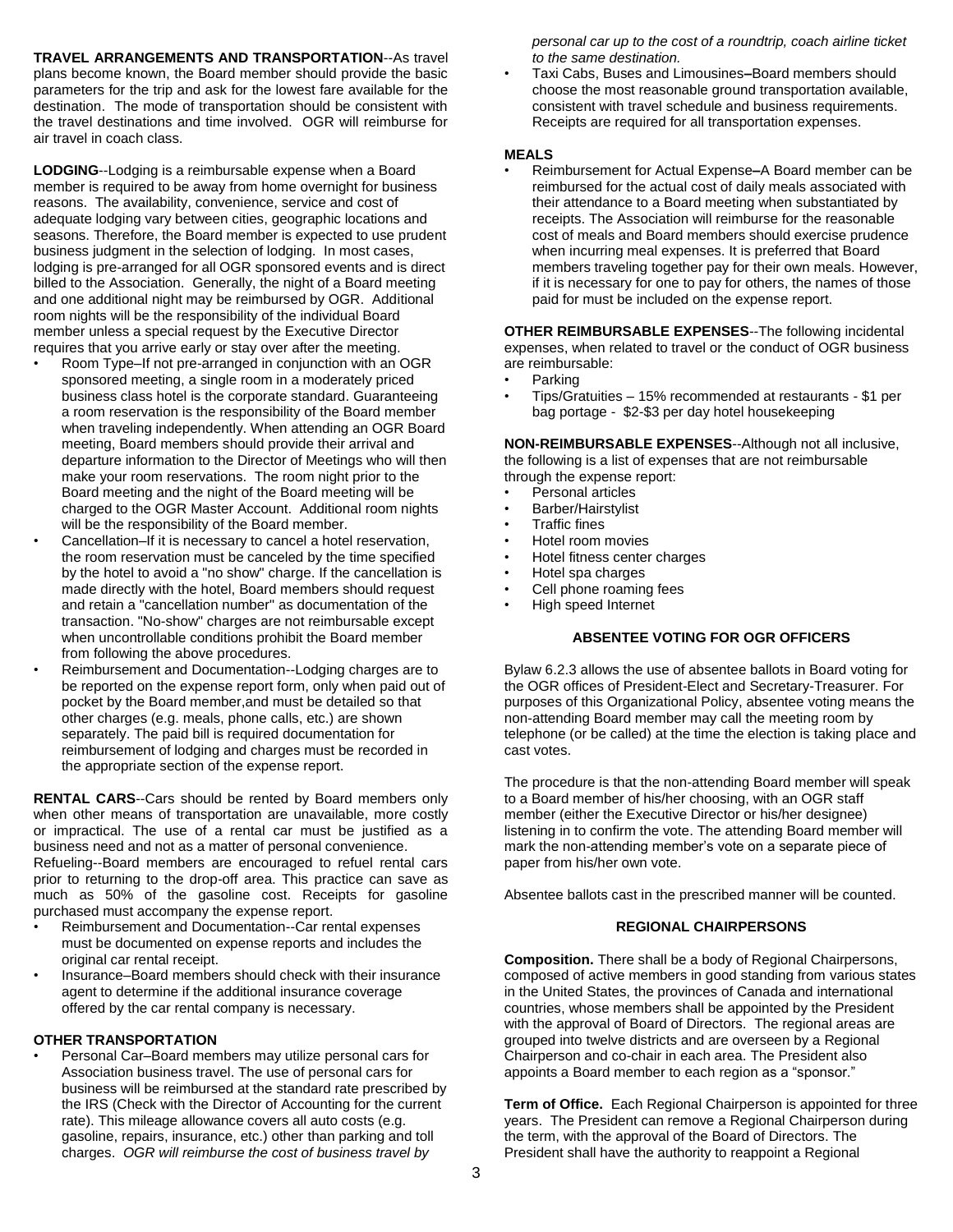Chairperson for an additional three-year term. Board members can not serve as a Regional Chairperson concurrently. There shall be no limit on the number of terms that a Regional Chairperson may serve.

## **Roles and Responsibilities**:

- Assist with recruiting and retention activities in cooperation with the Membership Department;
- Promote attendance at meetings and conferences;
- Conduct on-site investigations for funeral homes applying for membership;
- Participate in discussions and decisions regarding programming and products and services;
- Advise the Board in regard to resolving membership grievances in their area;
- Vote for the Family Contact Exemplary Service Award winners;
- And other duties as the Board may determine from time to time.

# **Regional Chair's Role in the Membership Application Process:**

In certain circumstances, the Regional Chair may be asked by the Board of Directors to conduct an on-site investigation of the applicant's premise, unless an OGR staff member has been at the applicant's premise six months prior to receipt of the application and the staff member is familiar enough with the premise to comment upon the quality of the management and facilities;

**Compensation.** Regional Chairpersons shall serve without pay or compensation, except for reimbursement of out-of-pocket expenses as the Board of Directors may authorize.

## **How to Conduct an On-Site Investigation:**

If a Regional Chair is asked to conduct an On-Site Investigation and Investigation Report, the following are guidelines to assist Regional Chairs in conducting a successful on-site investigation.

- Please conduct the on-site investigation as soon as possible. We recommend within two weeks of notification from the home office. Timing is very important. We realize that circumstances may not allow you to travel to the applicant's site. Distance and demands of operating your own funeral home may be factors. We certainly understand. If you are unable to conduct the investigation, please recommend an alternate funeral director who might take this responsibility. The member relations staff would also be glad to find another member who may be geographically closer to the applicant and may have time in their schedule;
- Please make the visit arrangements with the applicant directly. OGR will reimburse you up to \$250 of your expenses. Please save any receipts. We will provide the Expense Report at the time of the investigation;
- Complete the 25-point Investigation Questionnaire covering your impressions of the funeral home. "Impression" is the key word because there is no exact formula for what makes a good funeral home. Please use your best judgment. Give your overall first impression, your impressions of the building interior, visitation rooms, chapel, selection room, rest rooms, vehicles and other aspects of the funeral home. OGR provides a copy of the 25-point checklist prior to visiting the applicant;
- Complete the Investigation Report providing your overall evaluation of the applicant and the applicant's funeral home. OGR provides a copy of the Investigation Report prior to visiting the applicant;
- When the investigation is completed, submit the Investigation Questionnaire and Investigation Report to the home office via fax. Instructions are provided with all forms with the fax

number. We submit all of the combined information to the Board for approval.

# **District Teleconference Meetings**:

The President will appoint a Member from the sitting Board of Directors to serve as a Sponsor for each region. The Board Sponsor may or may not have their principal business establishment in the particular region to which they are assigned, but will, nonetheless, serve as a conduit for support, information and exchange of ideas. Throughout the year, Regional Chairs meet via teleconferences held for each region. Those attending include the Regional Chair and co-chair, Board Member Sponsor, President of OGR, Executive Director and Director of Membership. Meetings usually take place prior to each Board of Director's meeting."

## **Family Contact Exemplary Service Award**

Each year, OGR honors members who have shown exemplary service to families based on comments from families on their Family Contact Response Forms. *The Independent* publishes the comments in each issue. Members whose comments appeared in *The Independent* throughout the year receive an automatic nomination for the Family Contact Exemplary Service Awards.

In January, Regional Chairs will receive a ballot to review all nominations and vote for three funeral homes to receive awards. The funeral homes selected receive an engraved marble plaque in recognition for their exemplary service. Members receive their awards at the Annual Conference banquet.

# **INVESTMENT POLICY STATEMENT**

PURPOSE—The purpose of this statements is to provide a clear understanding between the International Order of the Golden Rule (OGR) and members, donors, investment managers and other interested parties concerning the investment policies and objectives of OGR's assets. This statement outlines an overall philosophy that is specific but is flexible enough to allow for changes in the economy, securities, market and OGR policy changes.

# DELINEATION OF RESPONSIBILITIES--

- OGR Board of Directors--The OGR Board of Directors is charged with the authority of this policy Statement to hire and fire investment managers with the advice and upon the recommendation of the Finance Committee and the Executive Director of the OGR. The Board is responsible for all investments made by OGR, but as a practical matter, will delegate day-to-day management of the assets to the Executive Director and investment managers hired for that purpose.
- Finance Committee--The Finance Committee is charged with the direct oversight of investment managers when hired, asset allocation of the OGR funds and oversight of outside consultants hired to assist the above. As a practical matter, the Committee may assign day-to-day management to the Executive Director of the OGR.
- Consultants--The Executive Director upon approval of the Board of Directors may designate an investment broker or financial advisor to act as consultant to OGR regarding the investment of the OGR monetary assets. Their duties are, but not limited to, advice on asset allocation, screening and dayto-day monitoring of investment managers, independent reporting of investment results, custodianship of the OGR assets and any other duties the Board or the Executive Committee deems appropriate.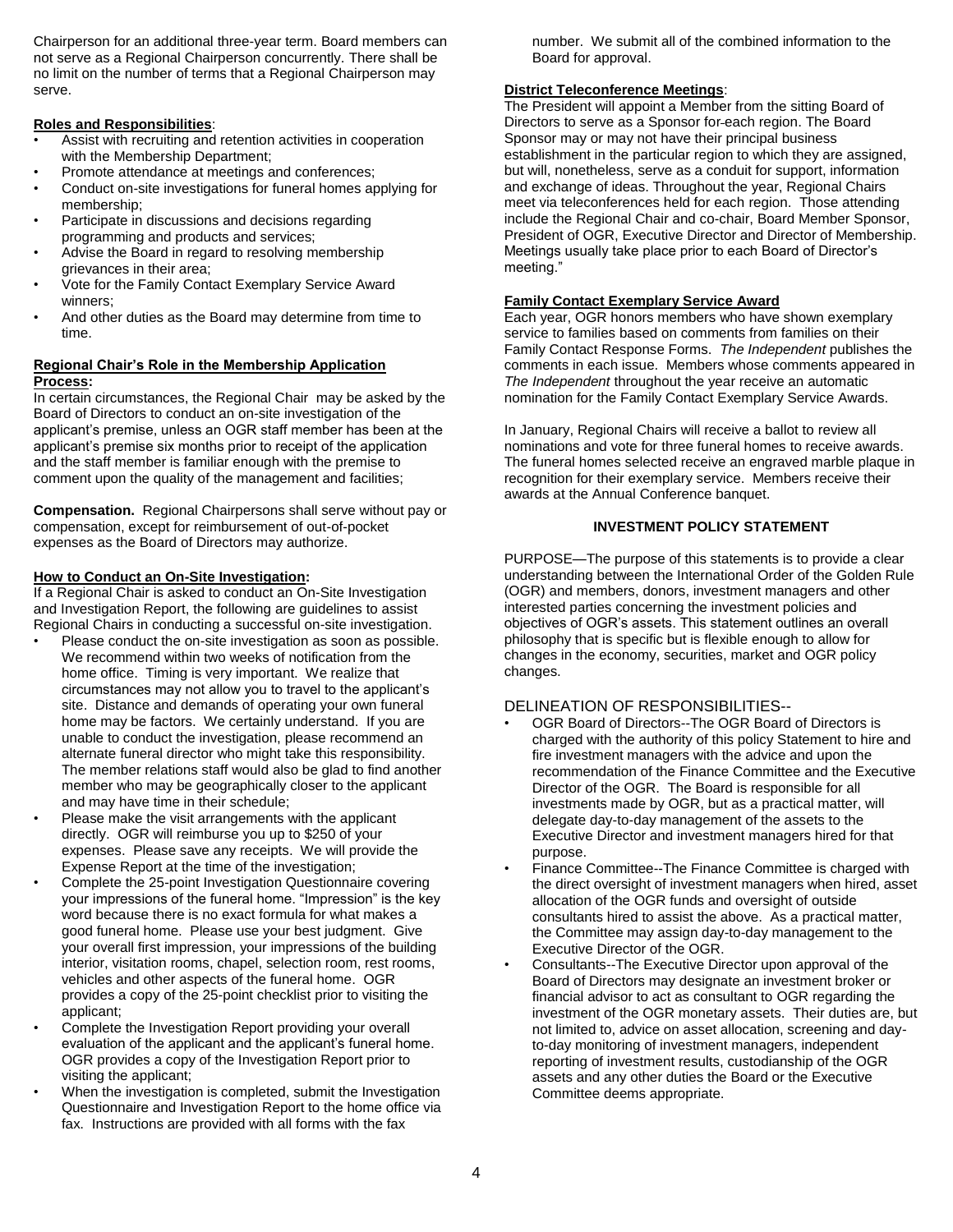# OBJECTIVES--

- Long-Term Objectives--The assets in excess of the Operating account shall be deemed Long-Term Assets with an investment of horizon of 5 years. The asset allocation for the Long-Term shall be consistent with an allocation of a Moderate Growth Investor Model. Annual rebalancing will occur to keep the long-term portfolio true to its asset allocation. Mutual funds must meet the criteria of Morningstar Benchmarks and must be recommended 3 stars or above. Upon one quarter of lackluster peer performance and failing to continue as a leader in its specific sector, notification will come to the Executive Director and a proper recommendation will be derived. The goal is to maintain investment funds that rank amongst their peers in the upper quartile. Up to 35% of OGR's corporate equity can be placed in long-term investments defined as mutual funds and other equities. The 35% is gauged against the most recent of either the audited year-end financials or the final unaudited year-end financials. The amount in long-term investments is reviewed at each face-to-face OGR Board of Directors meeting, or more frequently as requested by the Secretary-Treasurer and/or Executive Director. The Board may elect to leave more than 35% of corporate equity in long-term investments, but only upon specific vote of the full Board.
- Operating Account, Cash and Equivalent Objective-- Approximately 17% of the current year expense budget is to be kept liquid in SIPC insured money market or Certificate of Deposit investments. The goal is to have readily accessible funds for the general operations of OGR and interest beyond that point is additional.
- Short-Term Objectives--The remaining cash after long-term and operating account requirements are met, will be managed in short-term investments. The short-term fund objective is safety of principal and shall be invested in a prudent manner to achieve this objective. The short-term investment fund shall be invested by the Secretary-Treasurer and Executive Director in consultation with the financial advisor in such a way that half the short-term funds can be accessed in a 3 to 6-month period if need be. The comparable amount will be invested with a shorter than 3-year time horizon. It is the goal to exceed money market rates if the first goal is safety of principal.

ASSET ALLOCATION--The Executive Director in conjunction with the Finance Committee will make the overall allocation of equities, fixed income and cash investments, as they deem appropriate. The investment managers will have discretion, within the guidelines and prohibitions below to make individual security and industry decisions within their own discipline. The prudent person rule will apply to individual securities, asset allocation and industry/sector weightings.

- Equity Securities--Equity securities including equity mutual funds must be traded on the United States domestic over-thecounter markets. The investment manager should invest only in publicly traded securities. The use of proper due diligence, asset allocation and screening shall take place to remain compliant with investment objectives.
- Fixed Income Securities-Fixed income securities may be U.S. Government and its Agencies, money markets, certificates of deposit, municipal debt, corporate debt and preferred securities as well as convertible issues of U.S. dollars. The minimum credit quality rating as set by Standard and Poors (S&P) is "AA". Mutual funds conforming to the policy guidelines may be used to implement the investment program. The discretion of a laddered portfolio, maturities and duration are left to the decision of the investment manager in accordance with the objectives in section III.
- Cash and Equivalents--Cash and cash equivalents may be invested directly in the money market mutual funds,

commercial paper, banker's acceptance notes, certificates of deposit and corporate notes. All investments must be in U.S. dollars.

PROHIBITIONS--The investment manager is prohibited from investing in letter stock, private placements, options, short sales, margin transactions, financial futures, commodities, or other specialized activities. No assets should be invested in speculative nature. Investments not specifically addressed by this statement are forbidden without OGR's written consent. The investment policies and restriction presented in this statement serve as a framework to achieve the investment objectives at a level of risk deemed acceptable. These policies and restrictions are designed to minimize interfering with efforts to attain overall objectives, and to minimize excluding any appropriate investment opportunities.

COMMUNICATIONS--Meetings between the Executive Director and the investment manager will be held quarterly and on a "when needed" basis. Annually, there will be a meeting between the Board of Directors, Finance Committee and Executive Director at a location set by OGR. Investment reviews will be sent quarterly to individuals designated by the Executive Director.

AMENDMENTS--Amendments to this policy statement are allowed, as needed, by the Finance Committee once approved by the Board of Directors. Any such amendment will be forwarded in writing to the investment manager.

#### **RESERVES POLICY**

OGR will strive to maintain a minimum reserve fund equal to 100 percent of annual operating expenses based on the two most recent fiscal years. To achieve this goal, OGR should designate no less than 20 percent of each fiscal year's net income towards this fund, plus allow the fund's earnings to be added back into the fund. The contribution percentage may be increased at the end of each fiscal year based on net revenues and projected organizational needs.

#### **ANNUAL BUDGET PROCESS**

To facilitate the perpetuation of the association as well as the oversight and related financial management of the Order's net assets, operations and cash flows, the Finance Committee and the Board of Directors shall endeavor to comply with the following guidelines prior to the adoption of the annual budget:

- MINIMUM ANNUAL INCOME TARGETS--The Order shall target annual net income of at least 4% of total revenues budgeted for the fiscal year.
- CAPITAL EXPENDITURES--The Order shall target annual capital expenditures which are not directly funded by a specific grant or contribution to be no greater than annual depreciation and amortization.

#### **CONFLICT OF INTEREST POLICY**

A conflict of interest arises when a person in a position of authority over the organization may benefit financially from a decision he or she could make in that capacity, including indirect benefits such as to family members or businesses with which the person is closely associated. This policy is focused upon material financial interest of, or benefit to, such persons. The purpose of a conflict of interest policy is to protect the organization's interest; this policy is intended to supplement, but not replace, any applicable state and federal laws governing conflicts of interest.

A financial interest is not necessarily a conflict of interest in all cases. Under Article III, Section 2 of IRS Form 1023, a person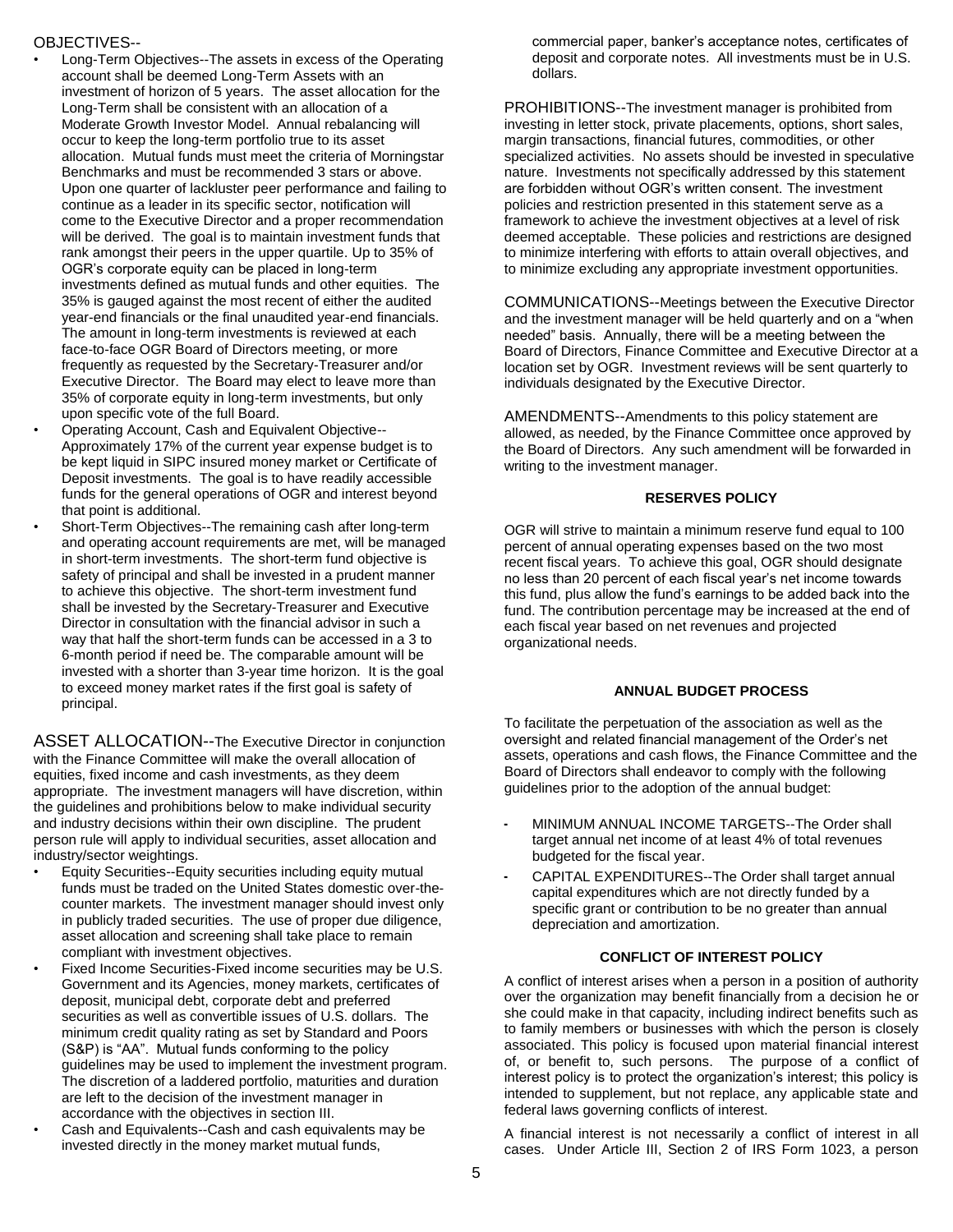with a financial interest may have a conflict of interest only if the appropriate governing board or committee decides that a conflict of interest exists.

Specifically, members of the Board of Directors shall:

- Avoid placing one's own self-interest or any third-party interest above that of OGR; while the receipt of incidental personal or third-party benefit may necessarily flow from certain OGR activities, such benefit must be merely incidental to the primary benefit to OGR and its purposes;
- Not abuse their Board membership by improperly using their Board membership or OGR's staff, services, equipment, materials, resources, or property for their personal or thirdparty gain or pleasure, and shall not represent to third parties that their authority as a Board member extends any further than that which it actually extends;
- Not engage in any outside business, professional or other activities that would directly or indirectly materially adversely affect OGR;
- Not engage in or facilitate any discriminatory or harassing behavior directed toward OGR staff, members, officers, directors, meeting attendees, exhibitors, advertisers, sponsors, suppliers, contractors, or others in the context of activities relating to OGR;
- Not solicit or accept gifts, gratuities, free trips, honoraria, personal property, or any other item of value from any person or entity as a direct or indirect inducement to provide special treatment to such donor with respect to matters pertaining to OGR without fully disclosing such items to the Board of Directors;
- Provide goods or services to OGR as a paid vendor to OGR only after full disclosure to, and advance approval by, the Board, and pursuant to any related procedures adopted by the Board;
- Not persuade or attempt to persuade any employee of OGR to leave the employ of OGR or to become employed by any person or entity other than OGR; and
- Not persuade or attempt to persuade any member, exhibitor, advertiser, sponsor, subscriber, supplier, contractor, or any other person or entity with an actual or potential relationship to or with OGR to terminate, curtail or not enter into its relationship to or with OGR, or to in any way reduce the monetary or other benefits to OGR of such relationship.

This policy shall apply not only to all members of the OGR Board of Directors, but also shall apply to all members of OGR committees, task forces, and others in the OGR governance structure, as well as to all OGR employees. All references herein to the Board of Directors shall be construed also to refer to these additional individuals.

# **Procedures:**

#### **1. Duty to disclose--**

In connection with any actual or possible conflict of interest, each board member must disclose the existence of a financial interest and be given the opportunity to disclose all material facts to the Board of Directors. In an effort to aid such disclosure, each board member shall complete a conflict of interest questionnaire as circumstances warrant, but no less frequently than annually.

**2. Determining whether a conflict of interest exists--** The Board of Directors shall review each member questionnaire and any other disclosures regarding the

financial interests of its members. After disclosure of a financial interest, the board member shall leave the board meeting while the remaining board members discuss and vote on whether a conflict of interest exists.

## **3. Procedures for addressing the conflict of interest--**

For each financial interest disclosed to the Board of Directors, after exercising due diligence, the Board of Directors shall determine whether to (a) take no action, (b) ask the person to recuse from participation in related discussions or decisions within the organization, or (c) ask the person to resign from his or her position in the organization or, if the person refuses to resign, become subject to possible removal in accordance with the organization's removal procedures. The organization's Executive Director shall monitor proposed or ongoing transactions for conflicts of interest and disclose them to the Board of Directors in order to deal with potential or actual conflicts, whether discovered before or after the transaction has occurred.

## **ANTITRUST COMPLIANCE POLICY**

The International Order of the Golden Rule (OGR), as well as its for-profit division, Golden Services Group (GSG), has a policy of strict compliance with the Federal and state antitrust laws. The antitrust laws prohibit agreements, combinations and conspiracies in restraint of trade. Associations are common targets of antitrust plaintiffs and prosecutors.

The consequences for violating the antitrust laws can be severe. A conviction can carry stiff fines for the association and its offending leaders, jail sentences for individuals who participated in the violation, and a court order dissolving the association or seriously curtailing its activities. The antitrust laws can be enforced against associations, association members, and the association's employees by both government agencies and private parties (such as competitors and consumers) through treble (triple) damage actions. As the principal federal antitrust law is a criminal conspiracy statute, an executive who attends a meeting at which competitors engage in illegal discussions may be held criminally responsible, even if he or she says nothing at the meeting.

The antitrust laws prohibit competitors from engaging in actions that could result in an unreasonable restraint of trade. Above all else, association members should be free to make business decisions based on the dictates of the market – not the dictates of the association.

Some activities by competitors are deemed so pernicious and harmful that they are considered *per se* violations – it does not matter whether or not the activities actually have a harmful effect on competition; the effect is presumed. These generally include price fixing, allocation of customers, markets or territories, bid rigging, and some forms of boycotts. In addition, there are many features that factor into price; agreements as to warranty duration, freight terms, or other factors that can directly impact price also are proscribed.

OGR members should avoid discussing certain subjects when they are together – both at formal OGR membership, Board of Directors, committee, and other meetings and in informal contacts with other industry members – and should otherwise adhere strictly to the following guidelines:

- DO NOT discuss prices, fees or rates, or features that can impact (raise, lower or stabilize) prices such as discounts, costs, salaries, terms and conditions of sale, warranties, or profit margins. Note that a price-fixing violation may be inferred from price-related discussions followed by parallel decisions on pricing by association members — even in the absence of an oral or written agreement.
- DO NOT agree with competitors as to uniform terms of sale, warranties or contract provisions.
- DO NOT exchange data concerning fees, prices, production, sales, bids, costs, salaries, customer credit, or other business